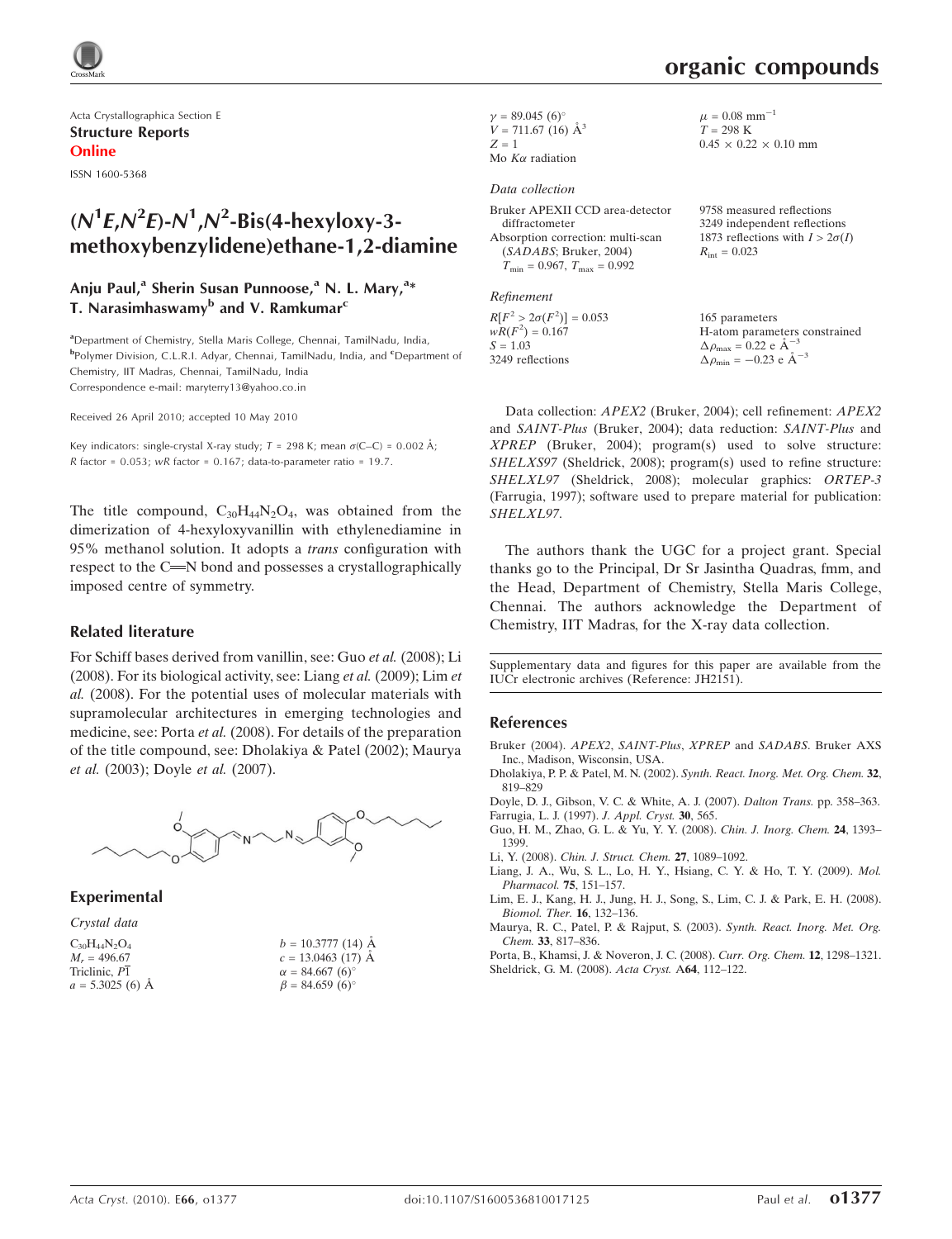# **supporting information**

*Acta Cryst.* (2010). E**66**, o1377 [https://doi.org/10.1107/S1600536810017125]

**(***N***<sup>1</sup>** *E***,***N***<sup>2</sup>** *E***)-***N***<sup>1</sup> ,***N***<sup>2</sup> -Bis(4-hexyloxy-3-methoxybenzylidene)ethane-1,2-diamine**

## **Anju Paul, Sherin Susan Punnoose, N. L. Mary, T. Narasimhaswamy and V. Ramkumar**

#### **S1. Comment**

The title compound  $C_{30}H_{44}N_{2}O_4$  is a synthetic analogue with a long aliphatic side chain of vanillin. The Schiff base derived from vanillin (Guo *et.al*, 2008; Li *et.al*, 2008) exhibit potential antibacterial activity and a potent antiproliferative effect on a broad spectrum of cancer cell lines (Liang. *et.al*, 2009; Lim *et.al*, 2008).

The design of synthetic molecules with self-organised behaviour is one of the fastest growing areas of research. Molecular materials that arise from the self organising properties of the molecules may afford supramolecular architectures (structures beyond the molecule) with chemical and physical properties that may become useful in emerging technologies and medicine (Porta *et.al*, 2008). Molecules that use non-covalent interactions to self-organise into supramolecular structures have the potential to generate functional materials with a broad range of applications. This unique combination of coordination bond and alkyl interdigitation provide exceptional control over intermolecular interactions and can generate nano scale molecular order as liquid crystalline states and Langmiur-Blodgett films on surfaces.

The crystal adopts a *trans* configuration with respect to the C=N bond and possesses a crystallographically imposed centre of symmetry.

#### **S2. Experimental**

#### 1) **Synthesis of 4-hexyloxy vanillin.**

15.215g (0.1 mole) of vanillin was dissolved in 300ml of dimethylformamide in a round-bottom flask. 17.96g (0.13 mole) of potassium carbonate was also added. The resulting mixture was stirred by using a homogeniser maintaining the temperature at 90° C by using an oil bath. 14.03ml (0.1 mole) of bromohexane was added to the reaction mixture through a dropping funnel over a period of 30 minutes (Dholakiya *et.al*, 2002; Maurya *et.al*, 2003). The resulting mixture was stirred for 3 hours and cooled to room temperature, diluted with 600ml water. The contents were transferred to a separating funnel extracted with diethyl ether, washed with 5% KOH solution and water respectively. 4-hexyloxy vanillin was obtained and it was recrystallised from hot alcoholic solution.

#### 2) **Dimerisation of 4-hexyloxy vanillin with ethylenediamine**.

3g (0.05 mole) of ethylenediamine was dissolved in 10ml of ethanol in a round-bottom flask. 23.6g (0.1 mole) of 4 hexyloxy vanillin and 5 drops of acetic acid were added into it. It was fitted to a water condenser and heated for 2 hours (Doyle *et.al*, 2007). It was allowed to cool, washed with methanol and dried in an oven. Recrystallisation of the compound from methanol gave X-ray diffraction quality crystals of the title compound.

### **S3. Refinement**

All hydrogen atoms were fixed geometrically and allowed to ride on the parent carbon atoms with aromatic C-H =  $0.93$ Å, aliphatic C-H = 0.98 Å and methyl C-H = 0.96 Å. The displacement parameters were set for phenyl and aliphatic H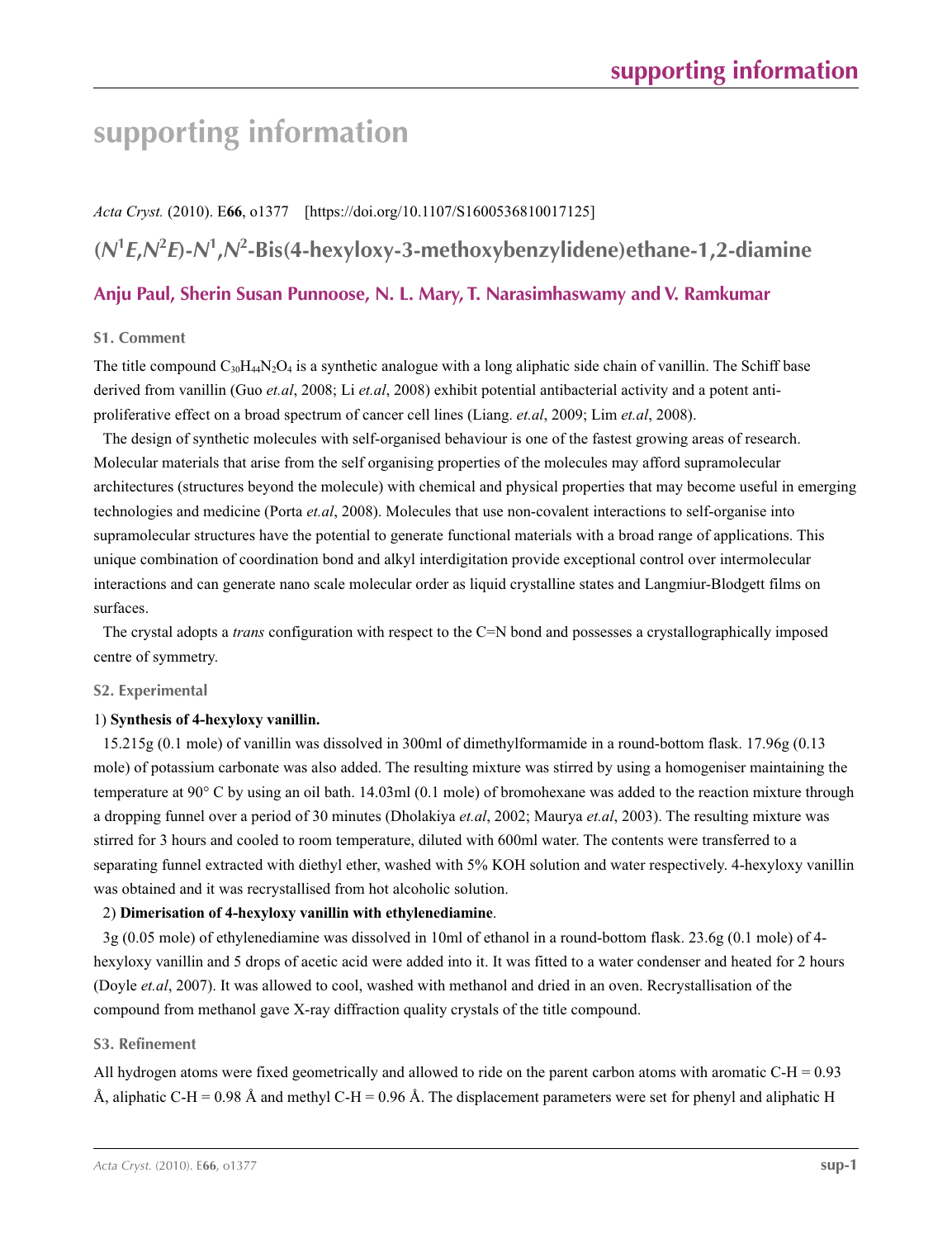

**Figure 1**

*ORTEP* of the molecule with atoms represented as 30% probability ellipsoids.

**(***N***<sup>1</sup>** *E***,***N***<sup>2</sup>** *E***)-***N***<sup>1</sup> ,***N***<sup>2</sup> -Bis(4- hexyloxy-3-methoxybenzylidene)ethane-1,2-diamine** 

*Crystal data*

 $C_{30}H_{44}N_2O_4$  $M_r = 496.67$ Triclinic, *P*1 Hall symbol: -P 1  $a = 5.3025$  (6) Å  $b = 10.3777(14)$  Å  $c = 13.0463$  (17) Å  $\alpha$  = 84.667 (6)<sup>o</sup>  $\beta$  = 84.659 (6)<sup>o</sup>  $γ = 89.045(6)°$  $V = 711.67(16)$  Å<sup>3</sup>

#### *Data collection*

Bruker APEXII CCD area-detector diffractometer Radiation source: fine-focus sealed tube Graphite monochromator phi and *ω* scans Absorption correction: multi-scan (*SADABS*; Bruker, 2004)  $T_{\text{min}} = 0.967$ ,  $T_{\text{max}} = 0.992$ 

#### *Refinement*

Refinement on *F*<sup>2</sup> Least-squares matrix: full  $R[F^2 > 2\sigma(F^2)] = 0.053$  $wR(F^2) = 0.167$  $S = 1.03$ 3249 reflections 165 parameters 0 restraints Primary atom site location: structure-invariant direct methods

*Z* = 1  $F(000) = 270$  $D_x = 1.159$  Mg m<sup>-3</sup> Mo *Kα* radiation, *λ* = 0.71073 Å Cell parameters from 2606 reflections  $\theta$  = 2.5–24.8°  $\mu = 0.08$  mm<sup>-1</sup> *T* = 298 K Rectangular, colourless  $0.45 \times 0.22 \times 0.10$  mm

9758 measured reflections 3249 independent reflections 1873 reflections with  $I > 2\sigma(I)$  $R_{\text{int}} = 0.023$  $\theta_{\text{max}} = 28.3^{\circ}, \theta_{\text{min}} = 2.0^{\circ}$  $h = -7 \rightarrow 5$  $k = -13 \rightarrow 13$ *l* = −17→17

Secondary atom site location: difference Fourier map Hydrogen site location: inferred from neighbouring sites H-atom parameters constrained  $w = 1/[\sigma^2 (F_0^2) + (0.0813P)^2 + 0.0648P]$ where  $P = (F_0^2 + 2F_c^2)/3$  $(\Delta/\sigma)_{\text{max}}$  < 0.001  $\Delta\rho_{\text{max}} = 0.22$  e Å<sup>-3</sup>  $\Delta\rho_{\rm min}$  = −0.23 e Å<sup>-3</sup>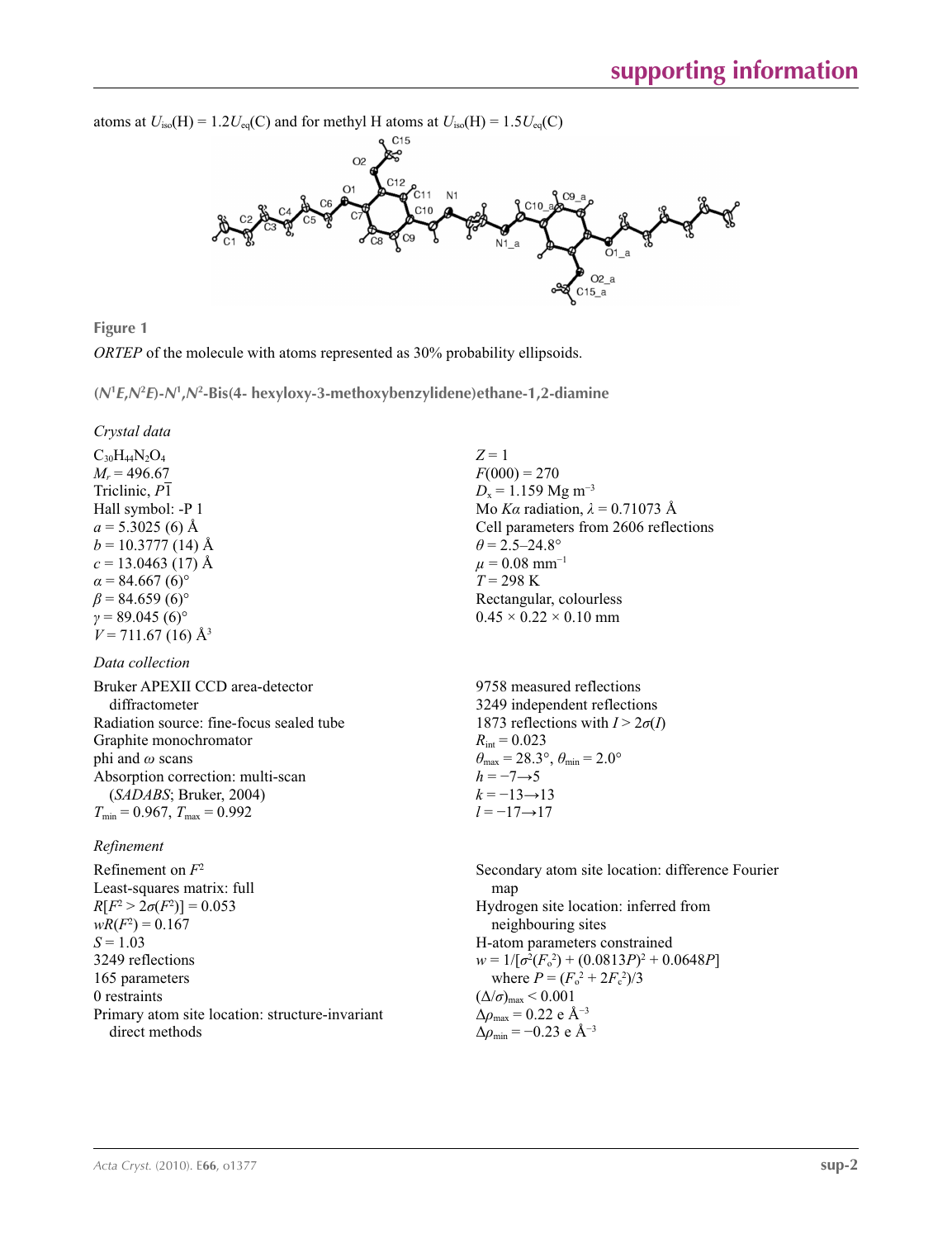#### *Special details*

**Geometry**. All esds (except the esd in the dihedral angle between two l.s. planes) are estimated using the full covariance matrix. The cell esds are taken into account individually in the estimation of esds in distances, angles and torsion angles; correlations between esds in cell parameters are only used when they are defined by crystal symmetry. An approximate (isotropic) treatment of cell esds is used for estimating esds involving l.s. planes. **Refinement**. Refinement of F<sup>2</sup> against ALL reflections. The weighted R-factor wR and goodness of fit S are based on  $F^2$ , conventional R-factors R are based on F, with F set to zero for negative  $F^2$ . The threshold expression of  $F^2 > 2$ sigma( $F^2$ ) is used only for calculating R-factors(gt) etc. and is not relevant to the choice of reflections for refinement. R-factors based on  $F<sup>2</sup>$  are statistically about twice as large as those based on F, and Rfactors based on ALL data will be even larger.

|                  | $\boldsymbol{x}$ | $\mathcal{Y}$ | $\boldsymbol{Z}$ | $U_{\text{iso}}$ */ $U_{\text{eq}}$ |
|------------------|------------------|---------------|------------------|-------------------------------------|
| C1               | 1.3152(4)        | 0.4143(2)     | 0.8601(2)        | 0.0941(7)                           |
| H1A              | 1.4109           | 0.4622        | 0.9025           | $0.141*$                            |
| H1B              | 1.4280           | 0.3615        | 0.8196           | $0.141*$                            |
| H <sub>1</sub> C | 1.1958           | 0.3602        | 0.9034           | $0.141*$                            |
| C2               | 1.1755(4)        | 0.50694(19)   | 0.78939(16)      | 0.0719(6)                           |
| H2A              | 1.2985           | 0.5568        | 0.7428           | $0.086*$                            |
| H2B              | 1.0780           | 0.4574        | 0.7477           | $0.086*$                            |
| C <sub>3</sub>   | 0.9998(3)        | 0.59913(17)   | 0.84379(14)      | 0.0583(5)                           |
| H <sub>3</sub> A | 1.0965           | 0.6484        | 0.8860           | $0.070*$                            |
| H3B              | 0.8748           | 0.5497        | 0.8896           | $0.070*$                            |
| C4               | 0.8650(3)        | 0.69171(18)   | 0.77122(14)      | 0.0581(5)                           |
| H <sub>4</sub> A | 0.7761           | 0.6418        | 0.7268           | $0.070*$                            |
| H4B              | 0.9911           | 0.7430        | 0.7274           | $0.070*$                            |
| C <sub>5</sub>   | 0.6765(3)        | 0.78325(16)   | 0.82227(13)      | 0.0521(4)                           |
| H <sub>5</sub> A | 0.5492           | 0.7336        | 0.8667           | $0.063*$                            |
| H5B              | 0.7635           | 0.8366        | 0.8648           | $0.063*$                            |
| C6               | 0.5513(3)        | 0.86768(16)   | 0.74259(13)      | 0.0515(4)                           |
| H <sub>6</sub> A | 0.6769           | 0.9218        | 0.7011           | $0.062*$                            |
| H6B              | 0.4736           | 0.8144        | 0.6971           | $0.062*$                            |
| C7               | 0.2265(3)        | 1.02721(15)   | 0.72825(12)      | 0.0446(4)                           |
| C8               | 0.2641(3)        | 1.03991(17)   | 0.62159(12)      | 0.0555(5)                           |
| H8               | 0.3923           | 0.9928        | 0.5882           | $0.067*$                            |
| C9               | 0.1123(3)        | 1.12212(18)   | 0.56439(13)      | 0.0591(5)                           |
| H9               | 0.1388           | 1.1290        | 0.4926           | $0.071*$                            |
| C10              | $-0.0761(3)$     | 1.19360(15)   | 0.61098(12)      | 0.0487(4)                           |
| C11              | $-0.1152(3)$     | 1.18130(15)   | 0.71918(12)      | 0.0494(4)                           |
| H11              | $-0.2432$        | 1.2293        | 0.7520           | $0.059*$                            |
| C12              | 0.0324(3)        | 1.09964(14)   | 0.77722(11)      | 0.0447(4)                           |
| C13              | $-0.2366(4)$     | 1.27834(18)   | 0.54763(14)      | 0.0602(5)                           |
| H13              | $-0.2200$        | 1.2727        | 0.4766           | $0.072*$                            |
| C14              | $-0.5432(4)$     | 1.43145(18)   | 0.50776(15)      | 0.0694(6)                           |

*Fractional atomic coordinates and isotropic or equivalent isotropic displacement parameters (Å2 )*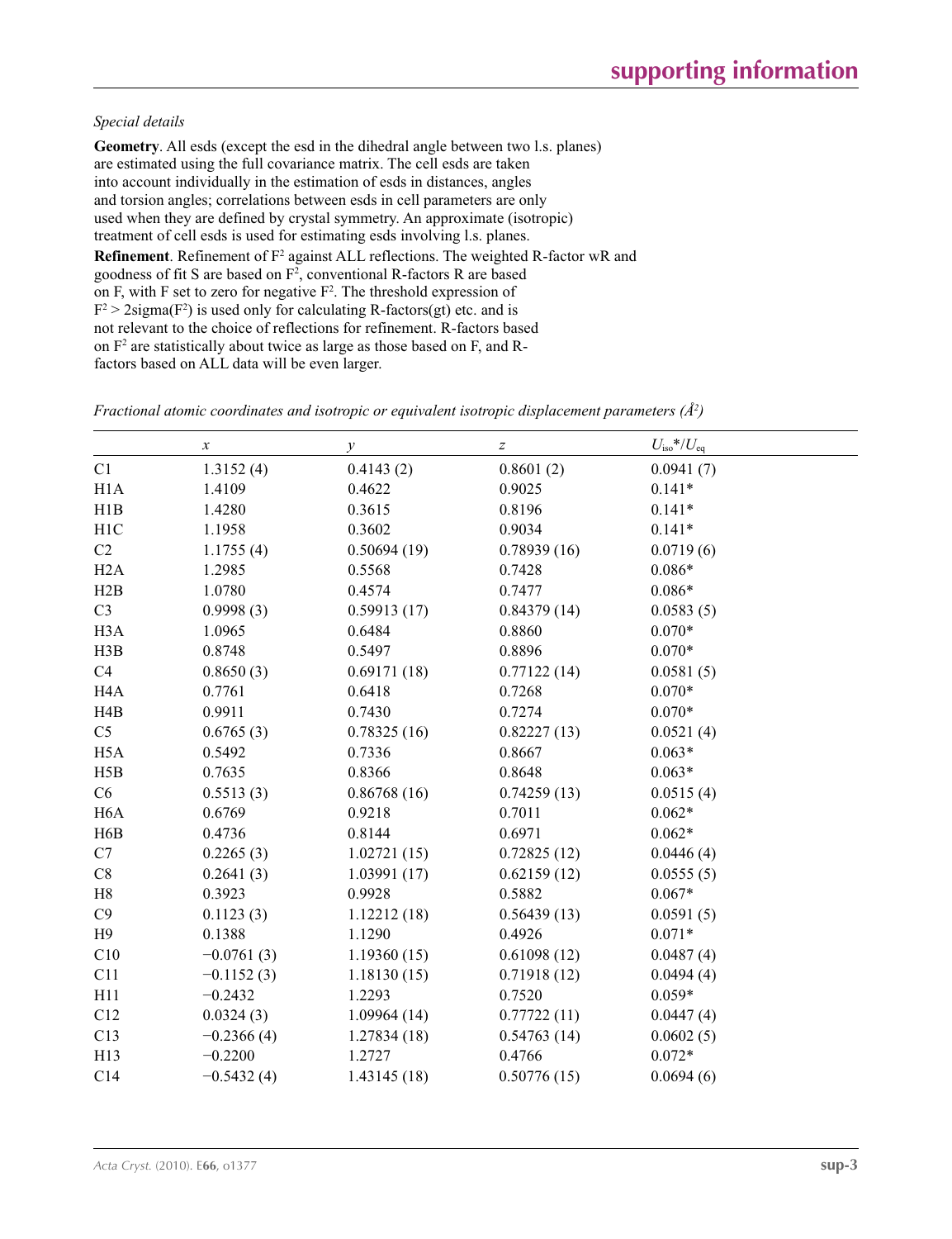# **supporting information**

| H <sub>14</sub> A | $-0.7211$    | 1.4286      | 0.5331      | $0.083*$  |  |
|-------------------|--------------|-------------|-------------|-----------|--|
| H14B              | $-0.5236$    | 1.3933      | 0.4424      | $0.083*$  |  |
| C15               | $-0.2111(4)$ | 1.13500(19) | 0.93525(13) | 0.0670(5) |  |
| H15A              | $-0.1983$    | 1.2276      | 0.9260      | $0.101*$  |  |
| H15B              | $-0.2181$    | 1.1066      | 1.0076      | $0.101*$  |  |
| H15C              | $-0.3621$    | 1.1088      | 0.9078      | $0.101*$  |  |
| N <sub>1</sub>    | $-0.3933(3)$ | 1.35719(15) | 0.58257(12) | 0.0671(5) |  |
| O <sub>1</sub>    | 0.3626(2)    | 0.94721(10) | 0.79130(8)  | 0.0519(3) |  |
| O <sub>2</sub>    | 0.0049(2)    | 1.07846(12) | 0.88225(8)  | 0.0605(4) |  |
|                   |              |             |             |           |  |

*Atomic displacement parameters (Å2 )*

|                | $U^{11}$   | $U^{22}$   | $U^{33}$   | $U^{12}$   | $U^{13}$      | $U^{23}$      |
|----------------|------------|------------|------------|------------|---------------|---------------|
| C <sub>1</sub> | 0.0811(16) | 0.0828(16) | 0.1147(19) | 0.0396(13) | $-0.0043(14)$ | $-0.0015(14)$ |
| C <sub>2</sub> | 0.0653(12) | 0.0674(12) | 0.0814(13) | 0.0241(10) | 0.0002(10)    | $-0.0095(10)$ |
| C <sub>3</sub> | 0.0479(10) | 0.0593(11) | 0.0672(11) | 0.0142(8)  | $-0.0050(8)$  | $-0.0067(9)$  |
| C <sub>4</sub> | 0.0467(10) | 0.0634(11) | 0.0629(11) | 0.0134(9)  | $-0.0027(8)$  | $-0.0038(9)$  |
| C <sub>5</sub> | 0.0451(9)  | 0.0534(10) | 0.0577(10) | 0.0132(8)  | $-0.0068(7)$  | $-0.0043(8)$  |
| C <sub>6</sub> | 0.0430(9)  | 0.0546(10) | 0.0564(10) | 0.0115(8)  | $-0.0023(7)$  | $-0.0076(8)$  |
| C7             | 0.0454(9)  | 0.0438(9)  | 0.0441(9)  | 0.0079(7)  | $-0.0086(7)$  | 0.0017(7)     |
| C8             | 0.0561(10) | 0.0636(11) | 0.0444(9)  | 0.0144(9)  | 0.0013(8)     | $-0.0004(8)$  |
| C9             | 0.0700(12) | 0.0654(11) | 0.0395(9)  | 0.0083(10) | $-0.0055(8)$  | 0.0058(8)     |
| C10            | 0.0595(11) | 0.0427(9)  | 0.0442(9)  | 0.0042(8)  | $-0.0163(7)$  | 0.0047(7)     |
| C11            | 0.0590(10) | 0.0427(9)  | 0.0472(9)  | 0.0153(8)  | $-0.0132(8)$  | $-0.0016(7)$  |
| C12            | 0.0539(10) | 0.0414(8)  | 0.0388(8)  | 0.0091(8)  | $-0.0094(7)$  | $-0.0007(6)$  |
| C13            | 0.0760(13) | 0.0563(11) | 0.0489(10) | 0.0035(10) | $-0.0167(9)$  | 0.0026(8)     |
| C14            | 0.0782(14) | 0.0599(11) | 0.0704(12) | 0.0094(10) | $-0.0297(10)$ | 0.0136(9)     |
| C15            | 0.0789(13) | 0.0752(13) | 0.0447(9)  | 0.0331(10) | $-0.0010(9)$  | $-0.0037(8)$  |
| N1             | 0.0792(11) | 0.0629(10) | 0.0585(9)  | 0.0163(9)  | $-0.0208(8)$  | 0.0088(8)     |
| 01             | 0.0519(7)  | 0.0569(7)  | 0.0461(6)  | 0.0233(6)  | $-0.0072(5)$  | $-0.0009(5)$  |
| O <sub>2</sub> | 0.0727(8)  | 0.0701(8)  | 0.0373(6)  | 0.0373(6)  | $-0.0073(5)$  | $-0.0017(5)$  |

*Geometric parameters (Å, º)*

| $C1-C2$            | 1.504(3) | $C7 - C12$               | 1.405(2)   |
|--------------------|----------|--------------------------|------------|
| Cl <sub>–H1A</sub> | 0.9600   | $C8-C9$                  | 1.380(2)   |
| $Cl$ —H1B          | 0.9600   | $C8 - H8$                | 0.9300     |
| $C1-H1C$           | 0.9600   | $C9 - C10$               | 1.365(2)   |
| $C2-C3$            | 1.503(2) | $C9 - H9$                | 0.9300     |
| $C2-H2A$           | 0.9700   | $C10 - C11$              | 1.402(2)   |
| $C2 - H2B$         | 0.9700   | $C10 - C13$              | 1.467(2)   |
| $C3-C4$            | 1.505(3) | $C11 - C12$              | 1.369(2)   |
| $C3$ —H3A          | 0.9700   | $C11$ —H $11$            | 0.9300     |
| $C3 - H3B$         | 0.9700   | $C12 - 02$               | 1.3620(18) |
| $C4 - C5$          | 1.519(2) | $C13 - N1$               | 1.243(2)   |
| $C4 - H4A$         | 0.9700   | $C13$ —H13               | 0.9300     |
| $C4 - H4B$         | 0.9700   | $C14 - N1$               | 1.470(2)   |
| $C5-C6$            | 1.493(2) | $C14 - C14$ <sup>i</sup> | 1.492(4)   |
|                    |          |                          |            |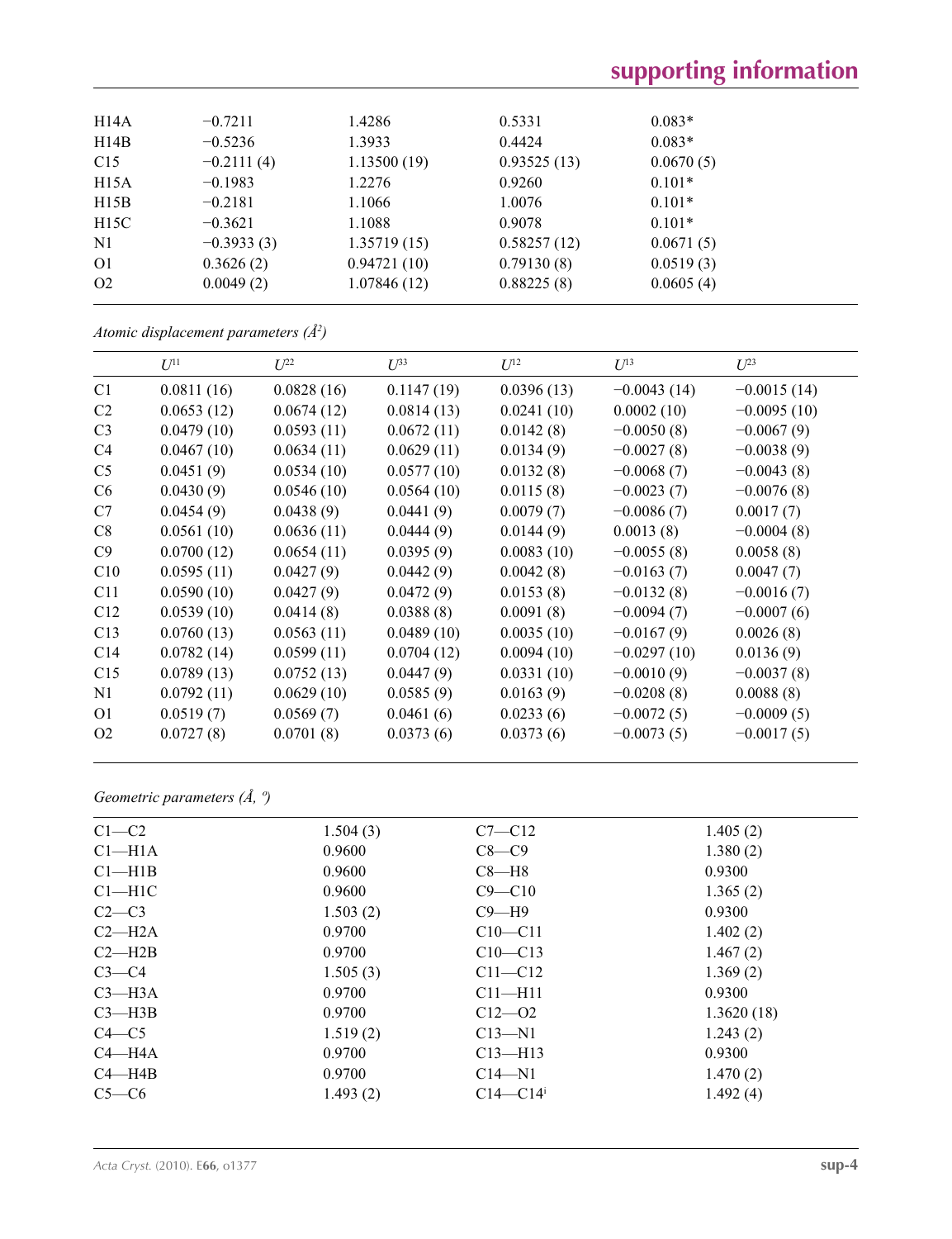# **supporting information**

| $C5 - H5A$          | 0.9700        | $C14 - H14A$                     | 0.9700        |
|---------------------|---------------|----------------------------------|---------------|
| $C5 - H5B$          | 0.9700        | $C14 - H14B$                     | 0.9700        |
| $C6 - O1$           | 1.4274(18)    | $C15 - 02$                       | 1.428(2)      |
| $C6 - H6A$          | 0.9700        | $C15 - H15A$                     | 0.9600        |
| $C6 - H6B$          | 0.9700        | $C15 - H15B$                     | 0.9600        |
| $C7 - O1$           | 1.3602(18)    | $C15 - H15C$                     | 0.9600        |
| $C7-C8$             | 1.382(2)      |                                  |               |
|                     |               |                                  |               |
| $C2-C1-H1A$         | 109.5         | $O1 - C7 - C8$                   | 124.79(15)    |
| $C2-C1-H1B$         | 109.5         | $O1 - C7 - C12$                  | 116.27(13)    |
| $H1A - C1 - H1B$    | 109.5         | $C8 - C7 - C12$                  | 118.93(14)    |
| $C2-C1-H1C$         | 109.5         | $C9 - C8 - C7$                   | 120.33(16)    |
|                     |               |                                  |               |
| $H1A - C1 - H1C$    | 109.5         | $C9-C8-H8$                       | 119.8         |
| $H1B - C1 - H1C$    | 109.5         | $C7-C8-H8$                       | 119.8         |
| $C3-C2-C1$          | 114.57(19)    | $C10-C9-C8$                      | 121.35(15)    |
| $C3-C2-H2A$         | 108.6         | $C10-C9-H9$                      | 119.3         |
| $C1-C2-H2A$         | 108.6         | $C8-C9-H9$                       | 119.3         |
| $C3-C2-H2B$         | 108.6         | $C9 - C10 - C11$                 | 118.64(15)    |
| $C1-C2-H2B$         | 108.6         | $C9 - C10 - C13$                 | 119.84(15)    |
| $H2A - C2 - H2B$    | 107.6         | $C11 - C10 - C13$                | 121.51(16)    |
| $C2-C3-C4$          | 113.47(16)    | $C12 - C11 - C10$                | 120.86(15)    |
| $C2-C3-H3A$         | 108.9         | $C12 - C11 - H11$                | 119.6         |
| $C4-C3-H3A$         | 108.9         | $C10-C11-H11$                    | 119.6         |
| $C2-C3-H3B$         | 108.9         | $O2 - C12 - C11$                 | 125.23(14)    |
| $C4-C3-H3B$         | 108.9         | $O2 - C12 - C7$                  | 114.87(13)    |
| НЗА-СЗ-НЗВ          | 107.7         | $C11 - C12 - C7$                 | 119.88(14)    |
| $C3-C4-C5$          | 115.64(15)    | $N1 - C13 - C10$                 | 124.35(17)    |
| $C3-C4-H4A$         | 108.4         | $N1 - C13 - H13$                 | 117.8         |
| $C5-C4-H4A$         | 108.4         | $C10-C13-H13$                    | 117.8         |
| $C3-C4-H4B$         | 108.4         | N1--C14---C14 <sup>i</sup>       | 109.91(19)    |
| $C5-C4-H4B$         | 108.4         | N1--C14---H14A                   | 109.7         |
| HA—C4—H4B           | 107.4         | $C14$ <sup>i</sup> - $C14$ -H14A | 109.7         |
| $C6-C5-C4$          | 110.57(14)    | $NI$ - $C14$ - $H14B$            | 109.7         |
| $C6-C5-H5A$         | 109.5         | $C14$ <sup>i</sup> - $C14$ -H14B | 109.7         |
| $C4-C5-H5A$         | 109.5         | H14A-C14-H14B                    | 108.2         |
| $C6-C5-H5B$         | 109.5         | $O2-C15-H15A$                    | 109.5         |
| $C4-C5-H5B$         | 109.5         | $O2 - C15 - H15B$                | 109.5         |
|                     | 108.1         |                                  |               |
| $H5A - C5 - H5B$    |               | H15A-C15-H15B                    | 109.5         |
| $O1 - C6 - C5$      | 110.11(13)    | $O2 - C15 - H15C$                | 109.5         |
| $O1-C6-H6A$         | 109.6         | H15A-C15-H15C                    | 109.5         |
| $C5-C6-H6A$         | 109.6         | H15B-C15-H15C                    | 109.5         |
| $O1-C6$ -H6B        | 109.6         | $C13 - N1 - C14$                 | 116.83(17)    |
| $C5-C6-HAB$         | 109.6         | $C7 - 01 - C6$                   | 116.96(12)    |
| $H6A - C6 - H6B$    | 108.2         | $C12 - 02 - C15$                 | 117.33(12)    |
| $C1 - C2 - C3 - C4$ | 179.30(18)    | $O1-C7-C12-O2$                   | $-0.7(2)$     |
| $C2 - C3 - C4 - C5$ | 177.47(15)    | $C8-C7-C12-O2$                   | 178.37(15)    |
| $C3 - C4 - C5 - C6$ |               | $O1 - C7 - C12 - C11$            |               |
|                     | $-178.66(15)$ |                                  | $-179.24(14)$ |